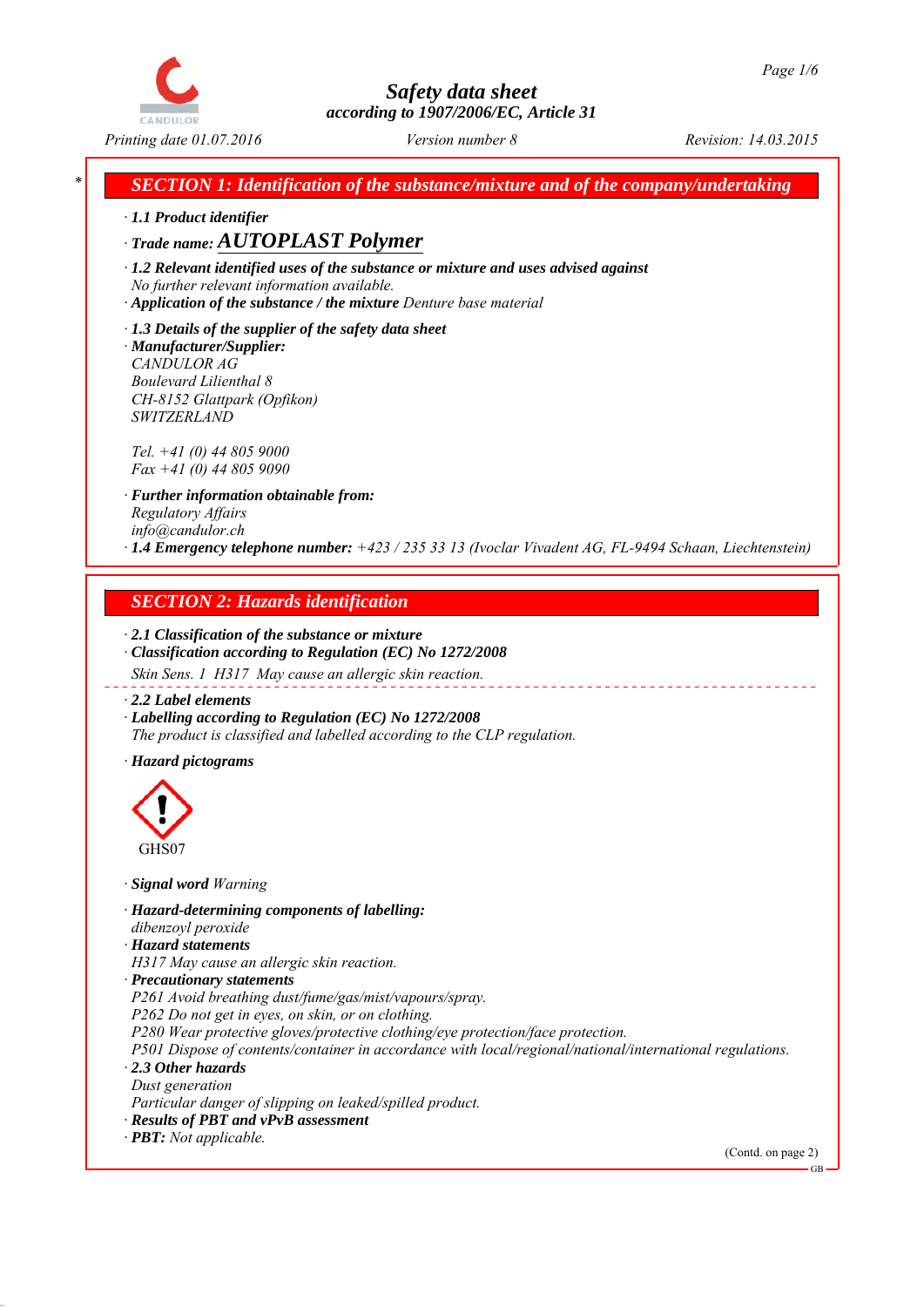*Printing date 01.07.2016 Revision: 14.03.2015 Version number 8*

## *Trade name: AUTOPLAST Polymer*

(Contd. of page 1)

*1-<2.5%*

*∙ vPvB: Not applicable.*

### *SECTION 3: Composition/information on ingredients*

*∙ 3.2 Chemical characterisation: Mixtures*

*∙ Description: > 95% polymethylmethacrylate*

*∙ Dangerous components:*

*CAS: 94-36-0 dibenzoyl peroxide*

*EINECS: 202-327-6 Org. Perox. B, H241; Eye Irrit. 2, H319; Skin Sens. 1, H317*

*∙ Additional information: For the wording of the listed hazard phrases refer to section 16.*

### *\* SECTION 4: First aid measures*

*∙ 4.1 Description of first aid measures*

*∙ General information: No special measures required.*

- *∙ After inhalation: Supply fresh air; consult doctor in case of complaints.*
- *∙ After skin contact: Rinse with water.*
- *∙ After eye contact: Rinse opened eye for several minutes under running water. Then consult a doctor.*
- *∙ After swallowing:*

*Rinse out mouth and then drink plenty of water.*

- *If symptoms persist consult doctor.*
- *∙ 4.2 Most important symptoms and effects, both acute and delayed No further relevant information available.*
- *∙ 4.3 Indication of any immediate medical attention and special treatment needed*

*No further relevant information available.*

## *SECTION 5: Firefighting measures*

*∙ 5.1 Extinguishing media*

- *∙ Suitable extinguishing agents:*
- *CO2, powder or water spray. Fight larger fires with water spray or alcohol resistant foam.*
- *∙ 5.2 Special hazards arising from the substance or mixture No further relevant information available.*
- *∙ 5.3 Advice for firefighters*
- *∙ Protective equipment: No special measures required.*

### *SECTION 6: Accidental release measures*

- *∙ 6.1 Personal precautions, protective equipment and emergency procedures Not required.*
- *∙ 6.2 Environmental precautions: Do not allow to enter sewers/ surface or ground water.*
- *∙ 6.3 Methods and material for containment and cleaning up: Pick up mechanically.*
- *∙ 6.4 Reference to other sections*
- *See Section 7 for information on safe handling.*
- *See Section 8 for information on personal protection equipment.*

*See Section 13 for disposal information.*

### *SECTION 7: Handling and storage*

*∙ 7.1 Precautions for safe handling*

*Only adequately trained personnel should handle this product. For use in dentistry only.*

*∙ Information about fire - and explosion protection: No special measures required.*

(Contd. on page 3)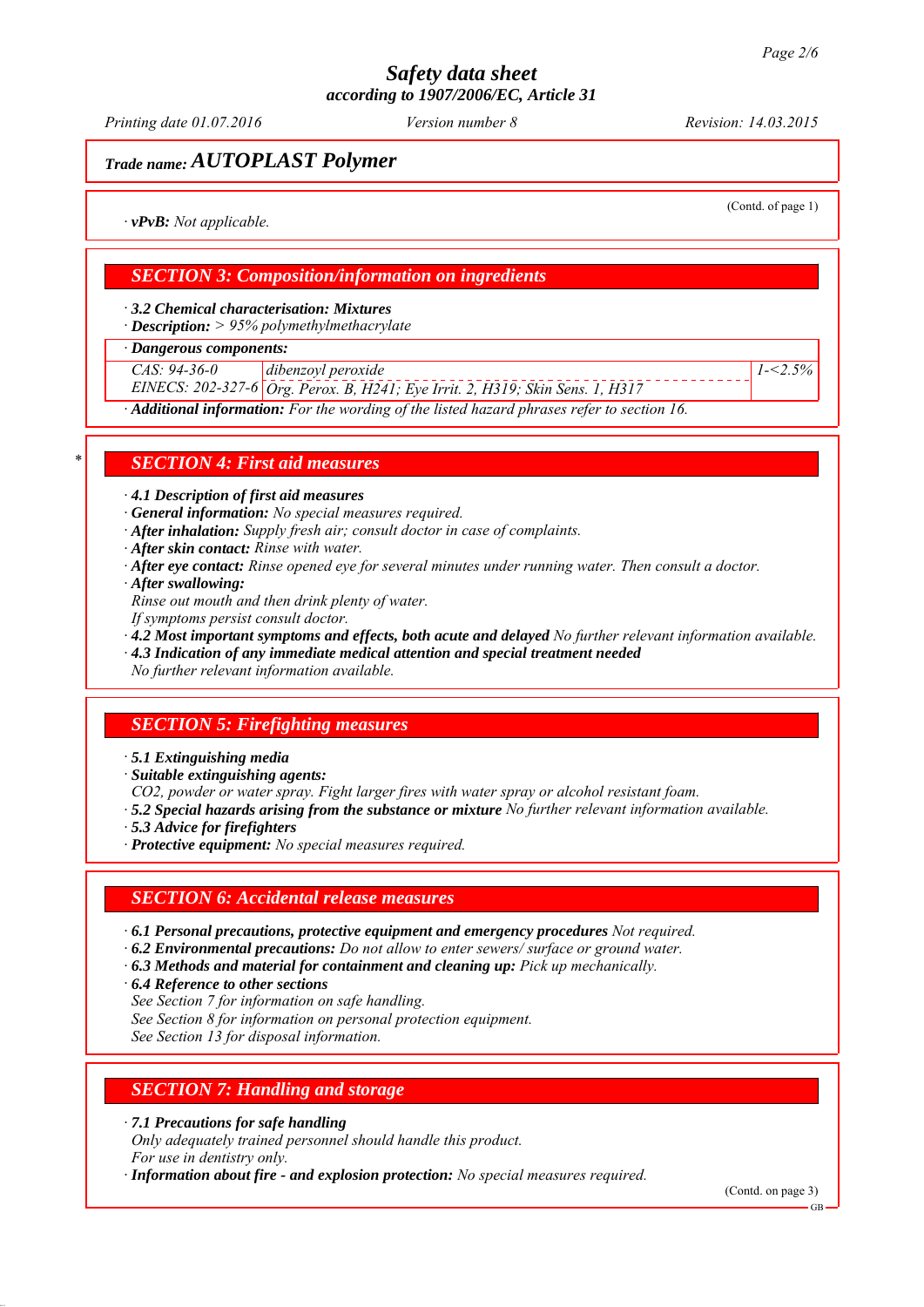*Printing date 01.07.2016 Revision: 14.03.2015 Version number 8*

# *Trade name: AUTOPLAST Polymer*

(Contd. of page 2)

- *∙ 7.2 Conditions for safe storage, including any incompatibilities*
- *∙ Storage:*

*∙ Requirements to be met by storerooms and receptacles: Store only in the original receptacle.*

*∙ Information about storage in one common storage facility: Not required.*

*∙ Further information about storage conditions: Protect from heat and direct sunlight.*

*∙ 7.3 Specific end use(s) No further relevant information available.*

### *SECTION 8: Exposure controls/personal protection*

*∙ Additional information about design of technical facilities: No further data; see item 7.*

*∙ 8.1 Control parameters*

#### *∙ Ingredients with limit values that require monitoring at the workplace:*

*CAS: 94-36-0 dibenzoyl peroxide*

*WEL Long-term value: 5 mg/m³*

*∙ Additional information: The lists valid during the making were used as basis.*

- *∙ 8.2 Exposure controls*
- *∙ Personal protective equipment:*

*∙ General protective and hygienic measures: Usual hygienic measures for dental practice and dental laboratories. Keep away from foodstuffs, beverages and feed. Wash hands before breaks and at the end of work. Avoid contact with the skin.*

*∙ Respiratory protection: Use respiratory protective device against the effects of dust.*

*∙ Protection of hands:*



*Protective gloves*

*After use of gloves apply skin-cleaning agents and skin cosmetics.*

*∙ Material of gloves*

*Butyl rubber, BR Chloroprene rubber, CR*

*Natural rubber, NR*

*Nitrile rubber, NBR*

*Fluorocarbon rubber (Viton)*

*Selection of the glove material on consideration of the penetration times, rates of diffusion and the degradation*

*∙ Penetration time of glove material*

*The exact break through time has to be found out by the manufacturer of the protective gloves and has to be observed.*

*∙ Eye protection: Safety glasses*

### *SECTION 9: Physical and chemical properties*

#### *∙ 9.1 Information on basic physical and chemical properties*

*∙ General Information*

- *∙ Appearance:*
- *Form: Powder Colour: According to product specification ∙ Odour: Characteristic*

(Contd. on page 4)

GB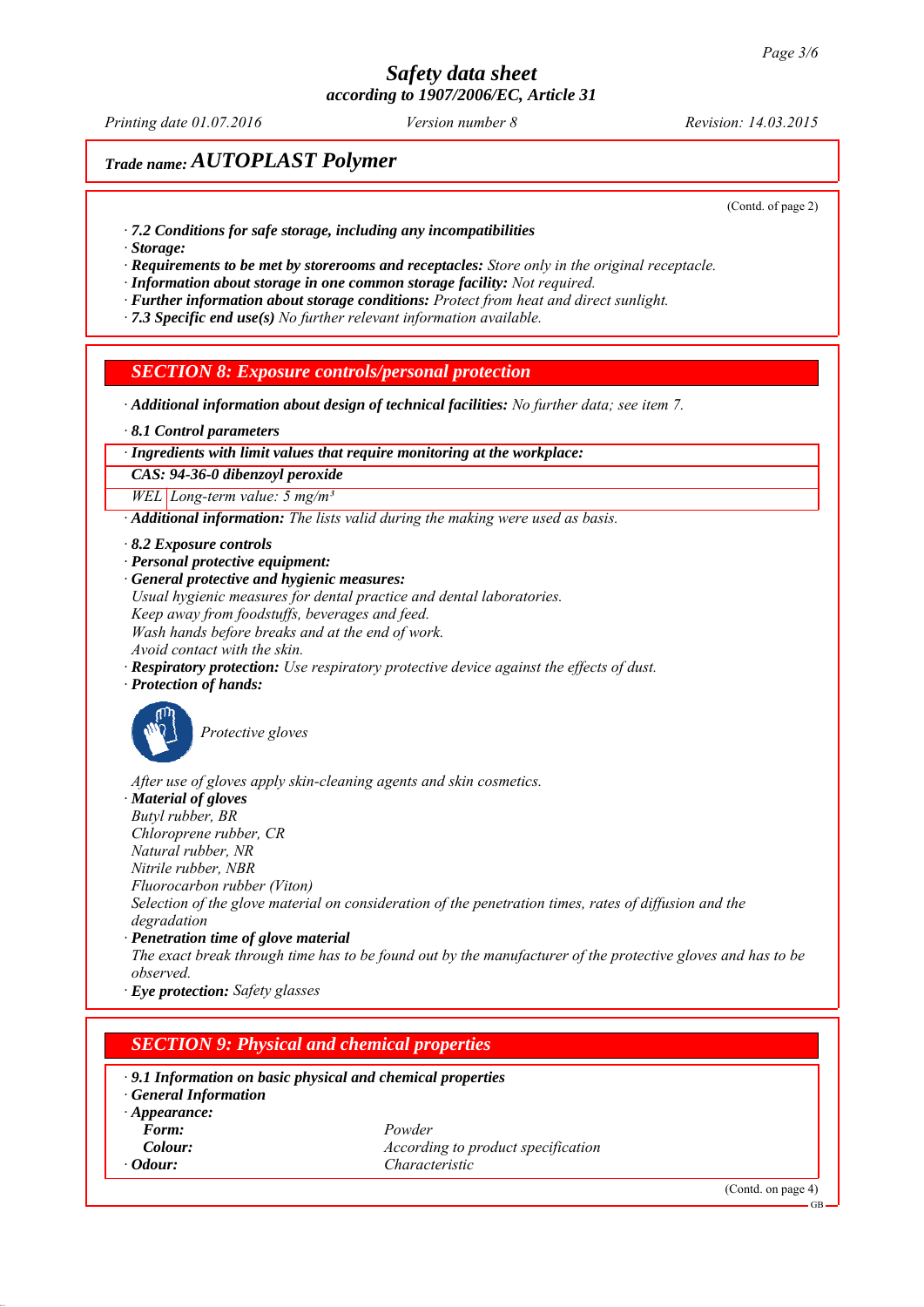*Printing date 01.07.2016 Revision: 14.03.2015 Version number 8*

# *Trade name: AUTOPLAST Polymer*

|                                                                                                                    | (Contd. of page 3)                                                               |
|--------------------------------------------------------------------------------------------------------------------|----------------------------------------------------------------------------------|
| • Odour threshold:                                                                                                 | Not determined.                                                                  |
| $\cdot$ pH-value:                                                                                                  | Not applicable.                                                                  |
| $\cdot$ Change in condition<br>Melting point/Melting range:<br><b>Boiling point/Boiling range:</b>                 | 150 °C<br>Undetermined.                                                          |
| $\cdot$ Flash point:                                                                                               | 250 °C                                                                           |
| $\cdot$ Flammability (solid, gaseous):                                                                             | Not determined.                                                                  |
| $\cdot$ Self-igniting:                                                                                             | Product is not selfigniting.                                                     |
| · Danger of explosion:                                                                                             | Product does not present an explosion hazard.                                    |
| · Explosion limits:<br>Lower:<br><b>Upper:</b>                                                                     | Not determined<br>Not determined.                                                |
| · Vapour pressure:                                                                                                 | Not applicable.                                                                  |
| $\cdot$ Density at 20 $\cdot$ C:<br>$\cdot$ Relative density<br>$\cdot$ Vapour density<br>$\cdot$ Evaporation rate | $1.2$ g/cm <sup>3</sup><br>Not determined.<br>Not applicable.<br>Not applicable. |
| $\cdot$ Solubility in / Miscibility with<br>water:                                                                 | Nearly insoluble.                                                                |
| · Partition coefficient (n-octanol/water): Not determined.                                                         |                                                                                  |
| · Viscosity:<br>Dynamic:<br>Kinematic:<br>$\cdot$ 9.2 Other information                                            | Not applicable.<br>Not applicable.<br>No further relevant information available. |

### *SECTION 10: Stability and reactivity*

*∙ 10.1 Reactivity No further relevant information available.*

*∙ 10.2 Chemical stability Stable under normal handling and storage conditions.*

- *∙ Thermal decomposition / conditions to be avoided: No decomposition if used according to specifications.*
- *∙ 10.3 Possibility of hazardous reactions No dangerous reactions known.*
- *∙ 10.4 Conditions to avoid No further relevant information available.*
- *∙ 10.5 Incompatible materials: No further relevant information available.*
- *∙ 10.6 Hazardous decomposition products: None under normal conditions of storage and use.*

### *\* SECTION 11: Toxicological information*

*∙ 11.1 Information on toxicological effects*

- *∙ Acute toxicity Based on available data, the classification criteria are not met.*
- *∙ Skin corrosion/irritation Based on available data, the classification criteria are not met.*
- *∙ Serious eye damage/irritation Based on available data, the classification criteria are not met.*
- *∙ Respiratory or skin sensitisation*
- *May cause an allergic skin reaction.*
- *∙ Additional toxicological information: No further relevant information available.*
- *∙ Germ cell mutagenicity Based on available data, the classification criteria are not met.*
- *∙ Carcinogenicity Based on available data, the classification criteria are not met.*
- *∙ Reproductive toxicity Based on available data, the classification criteria are not met.*

(Contd. on page 5)

GB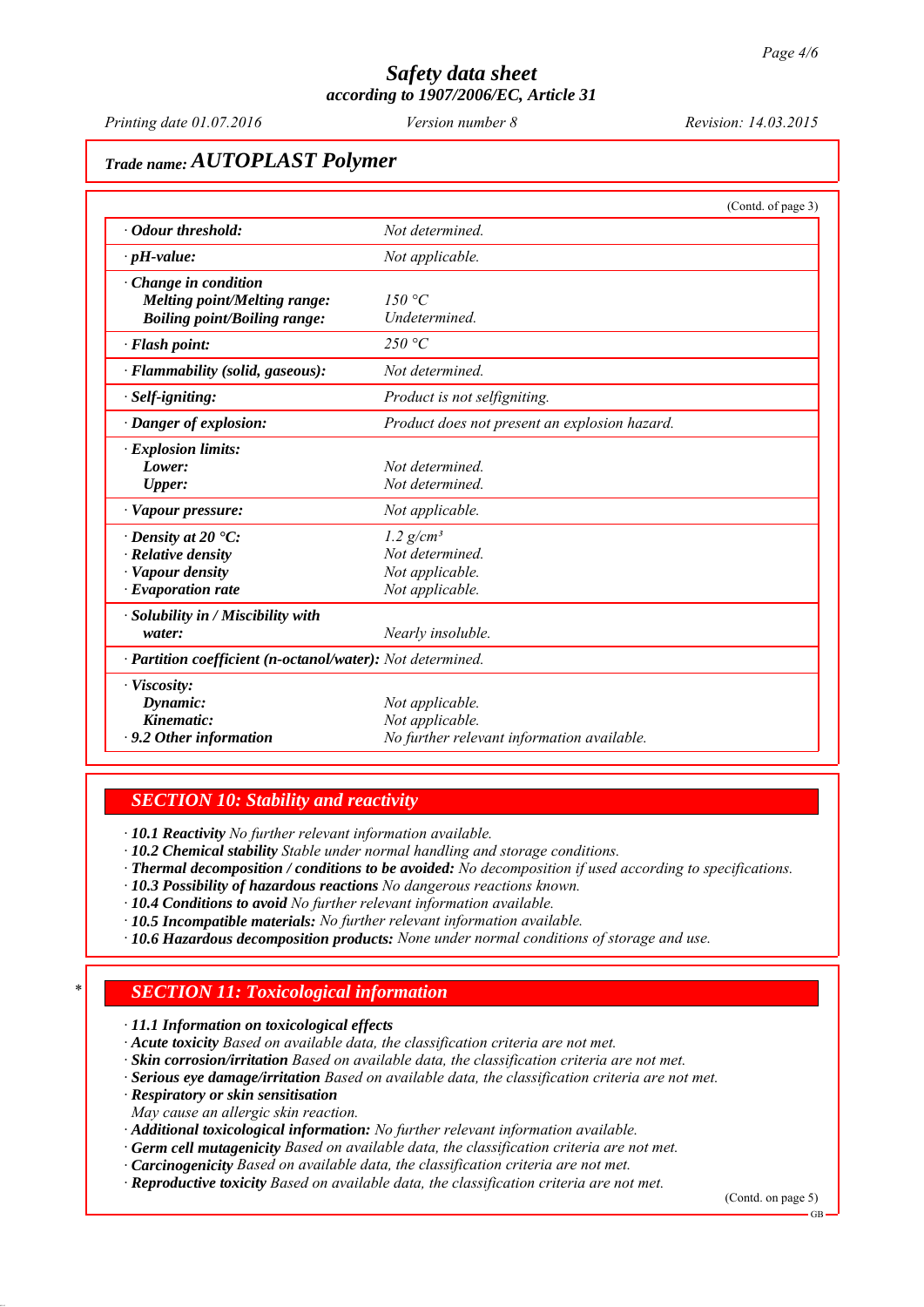*Printing date 01.07.2016 Revision: 14.03.2015 Version number 8*

(Contd. of page 4)

GB

# *Trade name: AUTOPLAST Polymer*

- *∙ STOT-single exposure Based on available data, the classification criteria are not met.*
- *∙ STOT-repeated exposure Based on available data, the classification criteria are not met.*
- *∙ Aspiration hazard Based on available data, the classification criteria are not met.*

### *SECTION 12: Ecological information*

#### *∙ 12.1 Toxicity*

- *∙ Aquatic toxicity: No further relevant information available.*
- *∙ 12.2 Persistence and degradability No further relevant information available.*
- *∙ 12.3 Bioaccumulative potential No further relevant information available.*
- *∙ 12.4 Mobility in soil No further relevant information available.*
- *∙ Additional ecological information:*
- *∙ General notes:*

*Water hazard class 1 (German Regulation) (Self-assessment): slightly hazardous for water Do not allow undiluted product or large quantities of it to reach ground water, water course or sewage system.*

- *∙ 12.5 Results of PBT and vPvB assessment*
- *∙ PBT: Not applicable.*
- *∙ vPvB: Not applicable.*
- *∙ 12.6 Other adverse effects No further relevant information available.*

### *SECTION 13: Disposal considerations*

- *∙ 13.1 Waste treatment methods*
- *∙ Recommendation*

*Take to an approved landfill or a waste incineration plant, under conditions approved by the local authority.*

*∙ Uncleaned packaging:*

*∙ Recommendation: Disposal must be made according to official regulations.*

### *SECTION 14: Transport information*

| $\cdot$ 14.1 UN-Number<br>· ADR, RID, ADN, ADN, IMDG, IATA                                                   | Void                                                                              |
|--------------------------------------------------------------------------------------------------------------|-----------------------------------------------------------------------------------|
| $\cdot$ 14.2 UN proper shipping name<br>· ADR, RID, ADN, ADN, IMDG, IATA                                     | Void                                                                              |
| $\cdot$ 14.3 Transport hazard class(es)                                                                      |                                                                                   |
| · ADR, RID, ADN, ADN, IMDG, IATA<br>· Class                                                                  | Void                                                                              |
| $\cdot$ 14.4 Packing group<br>· ADR, RID, ADN, IMDG, IATA                                                    | Void                                                                              |
| $\cdot$ 14.5 Environmental hazards:<br>$\cdot$ Marine pollutant:                                             | No                                                                                |
| $\cdot$ 14.6 Special precautions for user                                                                    | Not applicable.                                                                   |
| $\cdot$ 14.7 Transport in bulk according to Annex II of<br><b>Marpol and the IBC Code</b><br>Not applicable. |                                                                                   |
| · Transport/Additional information:                                                                          | Product is not classified as a dangerous good for transport<br>(ADR, IMDG, IATA). |
|                                                                                                              | (Cond. on page 6)                                                                 |